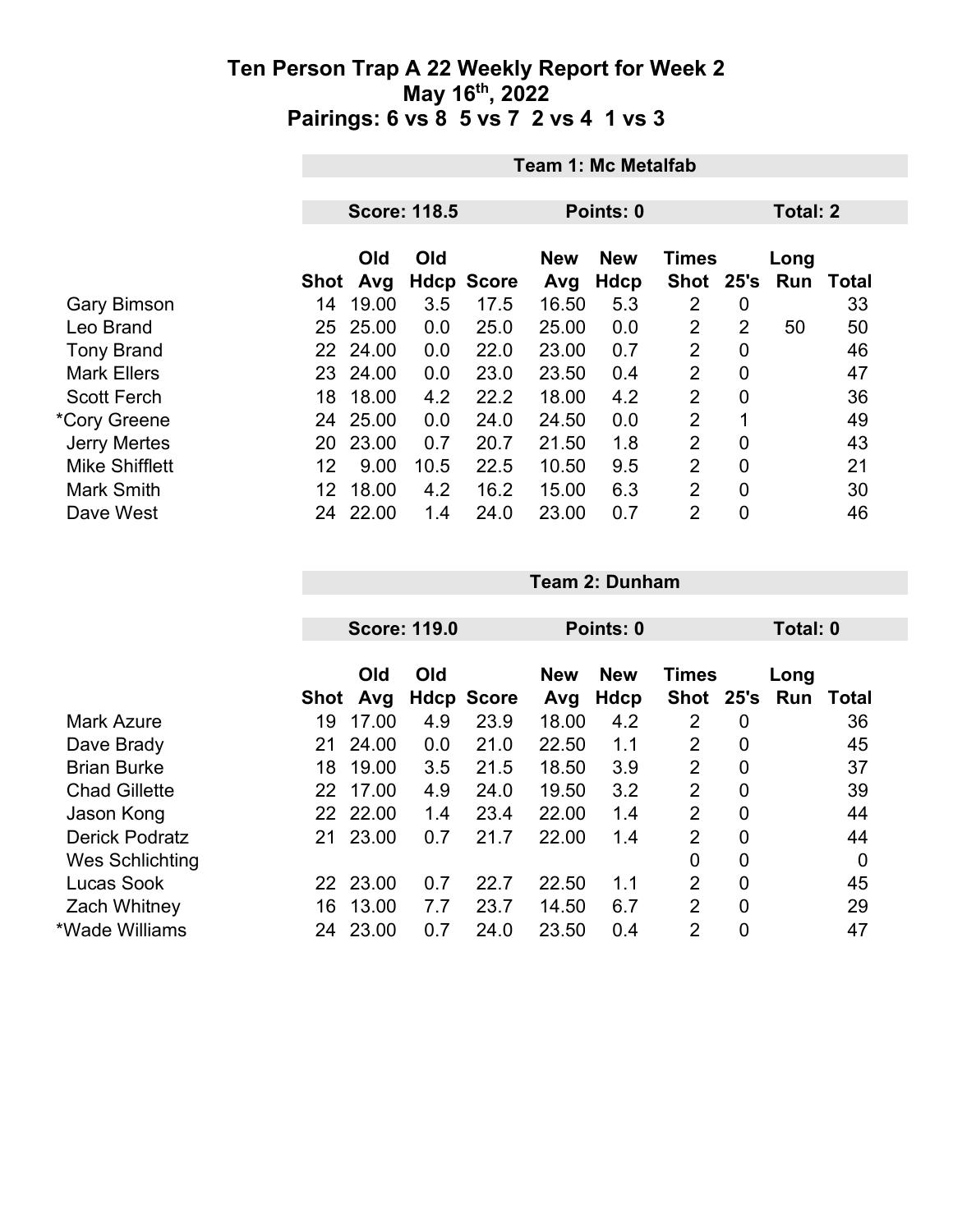|                         |      | <b>Team 3: Fire Shots</b> |      |                   |            |             |                |                 |      |       |  |  |  |
|-------------------------|------|---------------------------|------|-------------------|------------|-------------|----------------|-----------------|------|-------|--|--|--|
|                         |      |                           |      |                   |            |             |                | <b>Total: 2</b> |      |       |  |  |  |
|                         |      | <b>Score: 119.9</b>       |      |                   |            | Points: 2   |                |                 |      |       |  |  |  |
|                         |      | Old                       | Old  |                   | <b>New</b> | <b>New</b>  | <b>Times</b>   |                 | Long |       |  |  |  |
|                         | Shot | Avg                       |      | <b>Hdcp Score</b> | Avg        | <b>Hdcp</b> | Shot 25's      |                 | Run  | Total |  |  |  |
| Mike Baumann            | 21   | 18.00                     | 4.2  | 24.0              | 19.50      | 3.2         | 2              | 0               |      | 39    |  |  |  |
| <b>Joe Cairl</b>        | 20   | 14.00                     | 7.0  | 24.0              | 17.00      | 4.9         | $\overline{2}$ | 0               |      | 34    |  |  |  |
| Dan Engstrom            | 19   | 17.00                     | 4.9  | 23.9              | 18.00      | 4.2         | 2              | 0               |      | 36    |  |  |  |
| Ezra Engstrom           | 18   | 19.00                     | 3.5  | 21.5              | 18.50      | 3.9         | 2              | 0               |      | 37    |  |  |  |
| <b>Tiffany Engstrom</b> | 19   | 20.00                     | 2.8  | 21.8              | 19.50      | 3.2         | $\overline{2}$ | $\overline{0}$  |      | 39    |  |  |  |
| Dennis Jones            | 13   | 9.00                      | 10.5 | 23.5              | 11.00      | 9.1         | 2              | 0               |      | 22    |  |  |  |
| *Brian Larson           | 19   | 14.00                     | 7.0  | 24.0              | 16.50      | 5.3         | $\overline{2}$ | 0               |      | 33    |  |  |  |
| <b>Todd Lindorff</b>    | 21   | 20.00                     | 2.8  | 23.8              | 20.50      | 2.5         | $\overline{2}$ | $\overline{0}$  |      | 41    |  |  |  |
| <b>Travis Swanson</b>   | 18   | 14.00                     | 7.0  | 24.0              | 16.00      | 5.6         | 2              | $\mathbf 0$     |      | 32    |  |  |  |
| <b>Mark Winczewski</b>  | 8    | 7.00                      | 11.9 | 19.9              | 7.50       | 11.6        | $\overline{2}$ | 0               |      | 15    |  |  |  |

|                      |      |            | <b>Score: 121.0</b> |                   | Points: 2                                |      |                |                | Total: 4 |           |  |
|----------------------|------|------------|---------------------|-------------------|------------------------------------------|------|----------------|----------------|----------|-----------|--|
|                      |      | Old<br>Old |                     |                   | <b>New</b><br><b>New</b><br><b>Times</b> |      |                |                | Long     |           |  |
|                      | Shot | Avg        |                     | <b>Hdcp Score</b> | Avg                                      | Hdcp | Shot 25's      |                |          | Run Total |  |
| *Jason Amundsen      | 23   | 19.00      | 3.5                 | 24.0              | 21.00                                    | 2.1  | 2              | 0              |          | 42        |  |
| <b>Shawn Bradley</b> |      |            |                     |                   |                                          |      | 0              | 0              |          | 0         |  |
| James Eshelman       | 16   | 15.00      | 6.3                 | 22.3              | 15.50                                    | 6.0  | $\overline{2}$ | $\overline{0}$ |          | 31        |  |
| <b>Steve Lorr</b>    | 25   | 23.00      | 0.7                 | 25.0              | 24.00                                    | 0.0  | $\overline{2}$ | 1              | 25       | 48        |  |
| <b>Brooks O</b>      | 20   | 18.00      | 4.2                 | 24.0              | 19.00                                    | 3.5  | $\overline{2}$ | $\overline{0}$ |          | 38        |  |
| John Oyen            | 21   | 19.00      | 3.5                 | 24.0              | 20.00                                    | 2.8  | $\overline{2}$ | 0              |          | 40        |  |
| <b>Aaron Peltier</b> | 23   | 25.00      | 0.0                 | 23.0              | 24.00                                    | 0.0  | $\overline{2}$ | 1              |          | 48        |  |
| Erin Quaranta        | 22   | 24.00      | 0.0                 | 22.0              | 23.00                                    | 0.7  | $\overline{2}$ | $\overline{0}$ |          | 46        |  |
| <b>Terry Raboin</b>  | 21   | 20.00      | 2.8                 | 23.8              | 20.50                                    | 2.5  | $\overline{2}$ | $\mathbf 0$    |          | 41        |  |
| <b>Barb Yotter</b>   | 20   | 18.00      | 4.2                 | 24.0              | 19.00                                    | 3.5  | $\overline{2}$ | 0              |          | 38        |  |

**Team 4: The Yotters**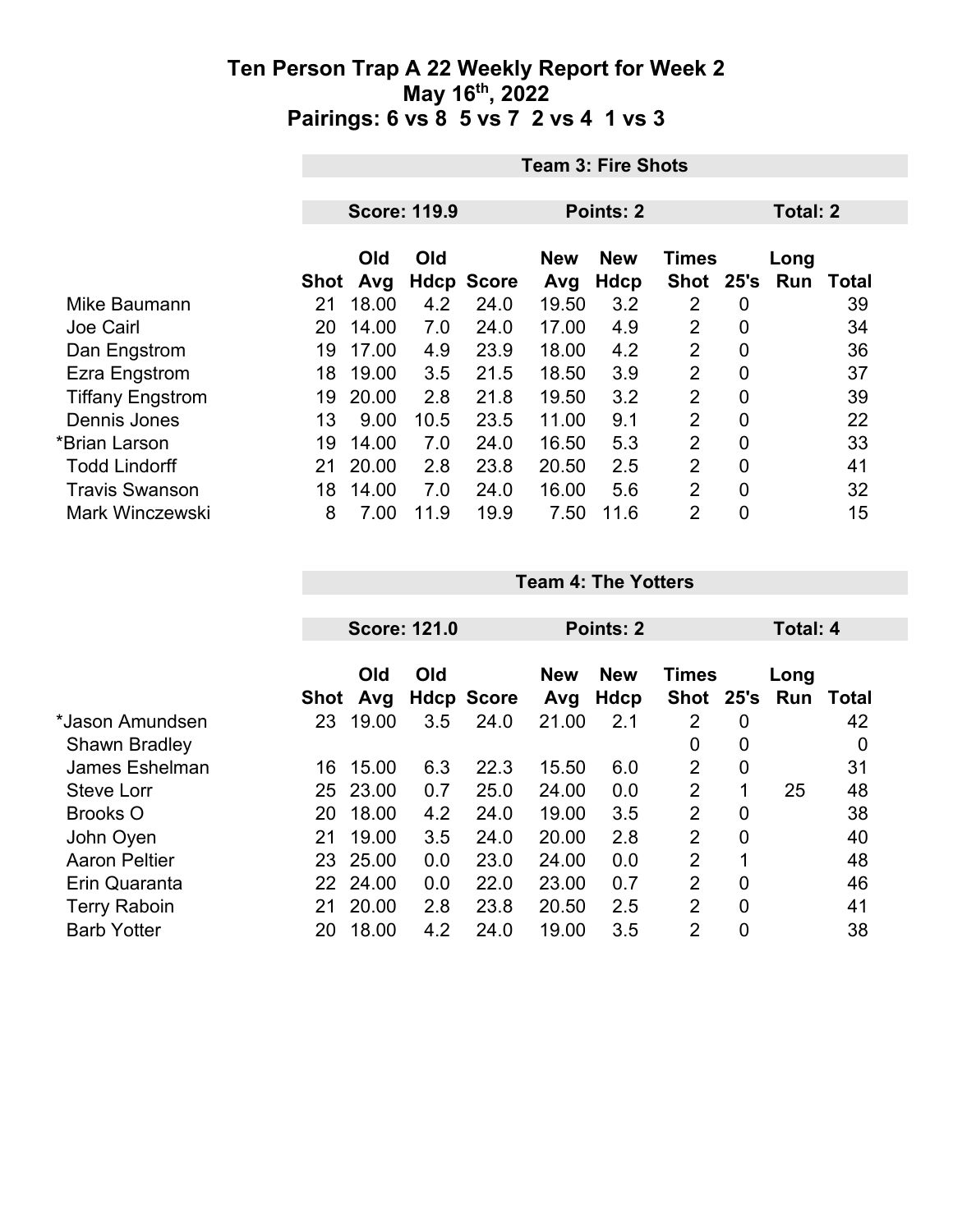|                         |      | Team 5: Lead Delivery for Mr Pigeon |     |                   |            |            |                |                |      |       |
|-------------------------|------|-------------------------------------|-----|-------------------|------------|------------|----------------|----------------|------|-------|
|                         |      |                                     |     |                   |            |            |                |                |      |       |
|                         |      | <b>Score: 119.3</b>                 |     |                   |            | Points: 2  |                | Total: 4       |      |       |
|                         |      |                                     |     |                   |            |            |                |                |      |       |
|                         |      | Old                                 | Old |                   | <b>New</b> | <b>New</b> | <b>Times</b>   |                | Long |       |
|                         | Shot | Avg                                 |     | <b>Hdcp Score</b> | Avg        | Hdcp       | <b>Shot</b>    | 25's           | Run  | Total |
| <b>Kevin Bubbers</b>    | 25   | 24.00                               | 0.0 | 25.0              | 24.50      | 0.0        | 2              |                | 25   | 49    |
| <b>Luke Churchill</b>   | 16   | 16.00                               | 5.6 | 21.6              | 16.00      | 5.6        | $\overline{2}$ | 0              |      | 32    |
| Joe Down                | 19   | 22.00                               | 1.4 | 20.4              | 20.50      | 2.5        | 2              | $\overline{0}$ |      | 41    |
| David Godwin            |      | 23 22.00                            | 1.4 | 24.0              | 22.50      | 1.1        | $\overline{2}$ | 0              |      | 45    |
| Becca Hegstrand         | 17   | 22.00                               | 1.4 | 18.4              | 19.50      | 3.2        | $\overline{2}$ | $\overline{0}$ |      | 39    |
| *John Hegstrand         | 24   | 22.00                               | 1.4 | 24.0              | 23.00      | 0.7        | $\overline{2}$ | 0              |      | 46    |
| <b>Richard Oftedal</b>  |      |                                     |     |                   |            |            | $\mathbf 0$    | 0              |      | 0     |
| <b>Mackenzie Phenow</b> | 12   | 11.00                               | 9.1 | 21.1              | 11.50      | 8.8        | 2              | $\overline{0}$ |      | 23    |
| Margaret Phillippi      | 16   | 15.00                               | 6.3 | 22.3              | 15.50      | 6.0        | $\overline{2}$ | 0              |      | 31    |
| <b>Johnathan Pratt</b>  | 23   | 21.00                               | 2.1 | 24.0              | 22.00      | 1.4        | $\overline{2}$ | $\overline{0}$ |      | 44    |
|                         |      |                                     |     |                   |            |            |                |                |      |       |

|                       |      | <b>Score: 118.4</b> |     |                   |                   | Points: 0          |                           |                |             | Total: 0 |  |  |
|-----------------------|------|---------------------|-----|-------------------|-------------------|--------------------|---------------------------|----------------|-------------|----------|--|--|
|                       | Shot | Old<br>Avg          | Old | <b>Hdcp Score</b> | <b>New</b><br>Avg | <b>New</b><br>Hdcp | <b>Times</b><br>Shot 25's |                | Long<br>Run | Total    |  |  |
| Alex Bickford         | 20   | 22.00               | 1.4 | 21.4              | 21.00             | 2.1                | 2                         | 0              |             | 42       |  |  |
| <b>Jack Bickford</b>  |      |                     |     |                   |                   |                    | 0                         | $\overline{0}$ |             | 0        |  |  |
| Jeff Bickford         | 23   | 16.00               | 5.6 | 24.0              | 19.50             | 3.2                | 2                         | $\overline{0}$ |             | 39       |  |  |
| *Chris Bloss          | 23   | 24.00               | 0.0 | 23.0              | 23.50             | 0.4                | 2                         | $\overline{0}$ |             | 47       |  |  |
| <b>Nathan Bloss</b>   | 25   | 24.00               | 0.0 | 25.0              | 24.50             | 0.0                | 2                         | 1              | 25          | 49       |  |  |
| <b>Bloss Brandon</b>  | 18   | 14.00               | 7.0 | 24.0              | 16.00             | 5.6                | 2                         | $\overline{0}$ |             | 32       |  |  |
| Austin Kapann         | 21   | 22.00               | 1.4 | 22.4              | 21.50             | 1.8                | 2                         | 0              |             | 43       |  |  |
| <b>Kevin Markuson</b> |      |                     |     |                   |                   |                    | 0                         | 0              |             | 0        |  |  |

**Team 6: Pull, Bang, Dang**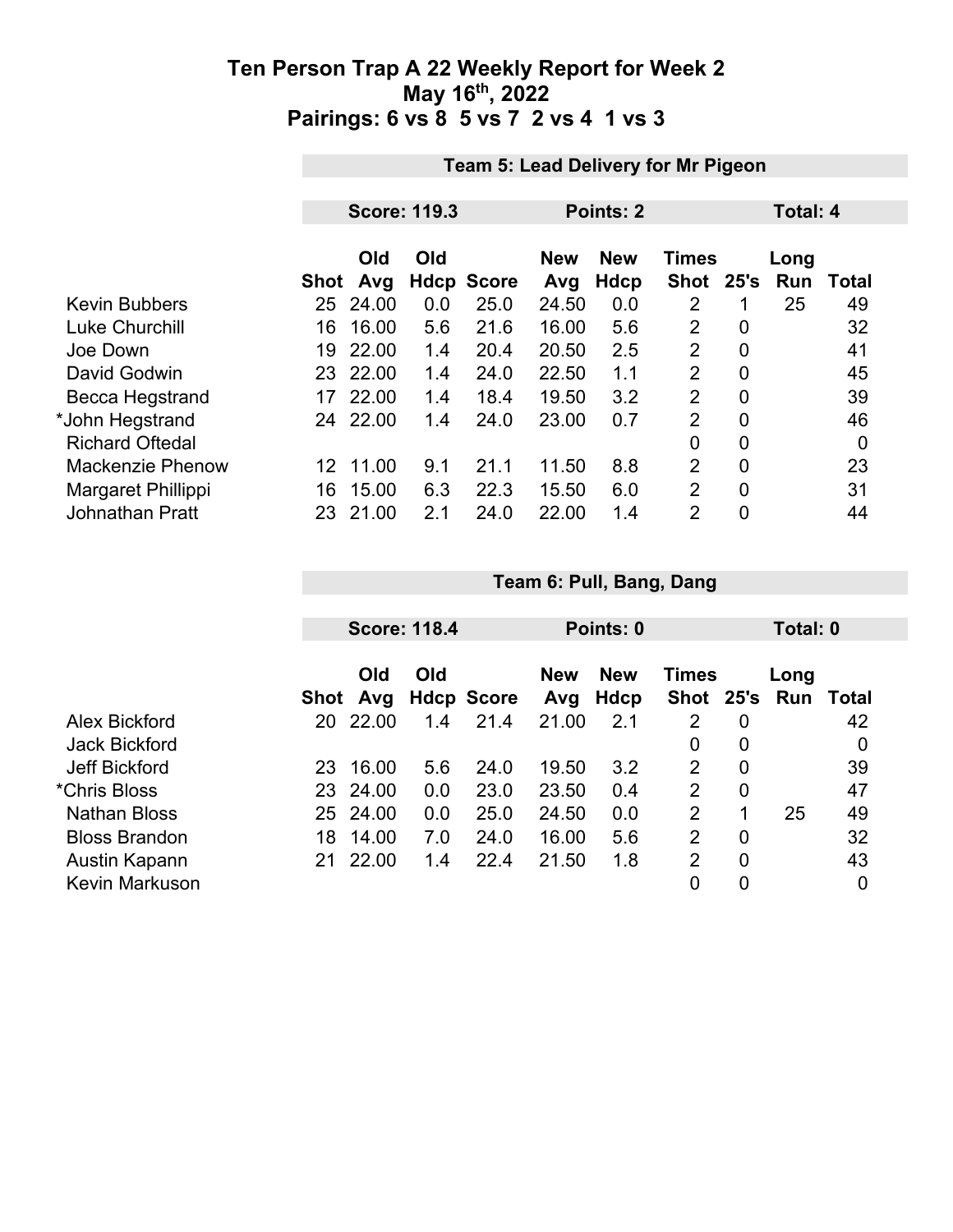|                    | <b>Team 7: Palmer Stained Glass</b> |                     |     |                   |            |            |                |                |          |       |  |
|--------------------|-------------------------------------|---------------------|-----|-------------------|------------|------------|----------------|----------------|----------|-------|--|
|                    |                                     |                     |     |                   |            |            |                |                |          |       |  |
|                    |                                     | <b>Score: 117.4</b> |     |                   | Points: 0  |            |                |                | Total: 2 |       |  |
|                    |                                     | Old                 | Old |                   | <b>New</b> | <b>New</b> | <b>Times</b>   |                | Long     |       |  |
|                    | <b>Shot</b>                         | Avg                 |     | <b>Hdcp Score</b> | Avg        | Hdcp       | <b>Shot</b>    | 25's           | Run      | Total |  |
| Aaron Aaron        | 16                                  | 15.00               | 6.3 | 22.3              | 15.50      | 6.0        | 2              | 0              |          | 31    |  |
| <b>Jake Buhman</b> | 18                                  | 18.00               | 4.2 | 22.2              | 18.00      | 4.2        | $\overline{2}$ | 0              |          | 36    |  |
| <b>Dick Dick</b>   | 21                                  | 22.00               | 1.4 | 22.4              | 21.50      | 1.8        | $\overline{2}$ | $\mathbf 0$    |          | 43    |  |
| Ed Ed              | 23                                  | 25.00               | 0.0 | 23.0              | 24.00      | 0.0        | 2              | 1              |          | 48    |  |
| Paul Krzyka        | 23                                  | 23.00               | 0.7 | 23.7              | 23.00      | 0.7        | 2              | 0              |          | 46    |  |
| <b>Mike Mike</b>   | 16                                  | 21.00               | 2.1 | 18.1              | 18.50      | 3.9        | 2              | 0              |          | 37    |  |
| Al Palmer          | 20                                  | 19.00               | 3.5 | 23.5              | 19.50      | 3.2        | 2              | 0              |          | 39    |  |
| *Shawn Palmer      | 23                                  | 23.00               | 0.7 | 23.7              | 23.00      | 0.7        | $\overline{2}$ | $\overline{0}$ |          | 46    |  |
| Roy Roy            | 20                                  | 19.00               | 3.5 | 23.5              | 19.50      | 3.2        | $\overline{2}$ | 0              |          | 39    |  |

|     |                     |                     |     | Team 8: League average |                                       |          |          |          |
|-----|---------------------|---------------------|-----|------------------------|---------------------------------------|----------|----------|----------|
|     |                     |                     |     |                        |                                       |          |          |          |
|     | <b>Score: 119.1</b> |                     |     | Points: 2              |                                       |          | Total: 2 |          |
| Old | Old                 | Shot Avg Hdcp Score | New | <b>New</b>             | Times<br>Avg Hdcp Shot 25's Run Total |          | Long     |          |
|     |                     |                     |     |                        | $\Omega$                              | $\Omega$ |          | $\Omega$ |
|     |                     |                     |     |                        |                                       |          |          |          |

| Super Shooters: Leo Brand |                      | 50 |
|---------------------------|----------------------|----|
|                           | Steve Lorr           | 25 |
|                           | <b>Kevin Bubbers</b> | 25 |
|                           | Nathan Bloss         | 25 |
|                           |                      |    |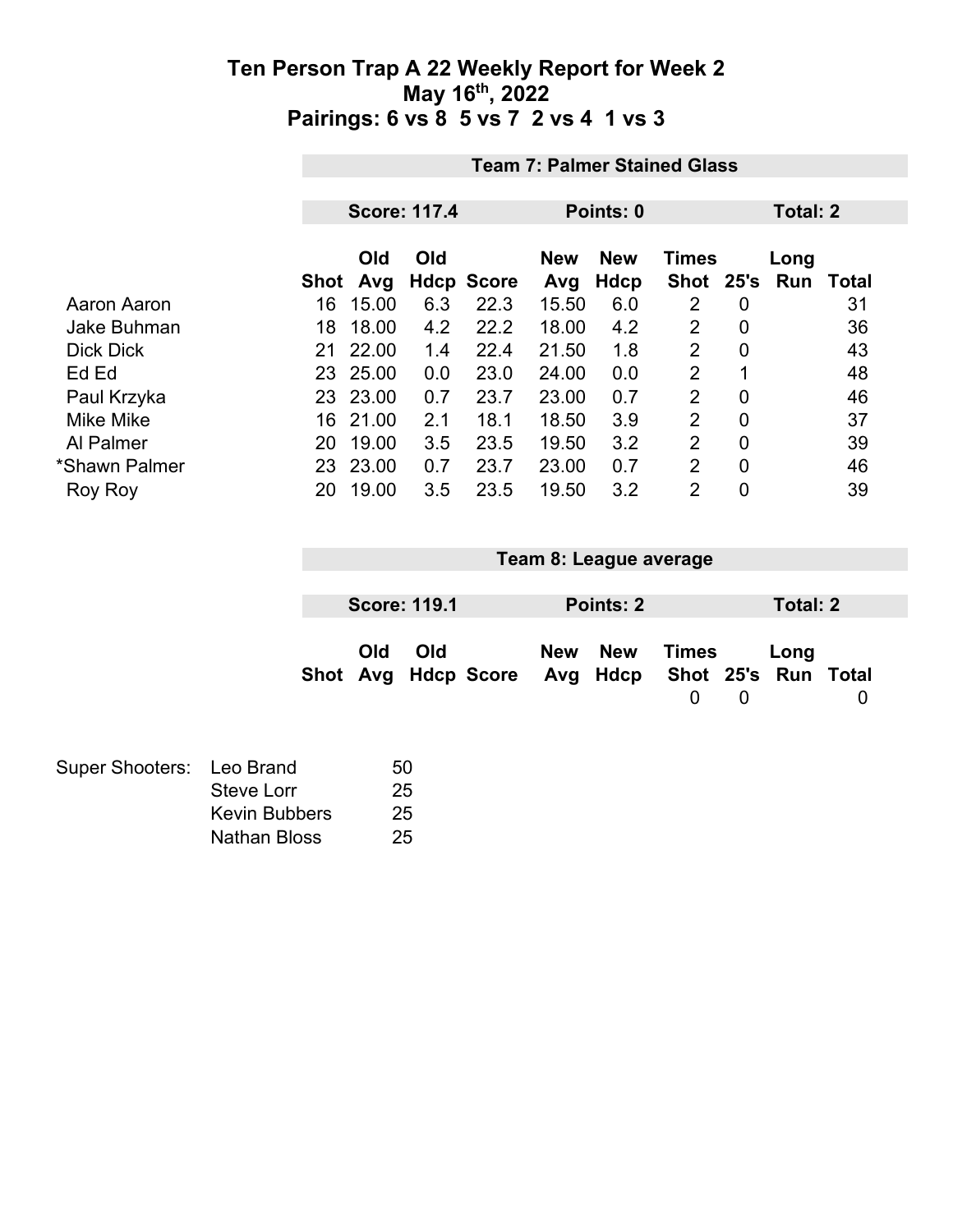# **Ten Person Trap A 22 Team Standings through week 2**

**Team 5 Lead Delivery for Mr Pigeon 4.0 Team 4 The Yotters 4.0 Team 8 League average 2.0 Team 7 Palmer Stained Glass 2.0 Team 3** Fire Shots **2.0**<br> **Team 1** Mc Metalfab 2.0 **Team 12.0**<br> **12.0**<br> **12.0**<br> **12.0**<br> **12.0**<br> **12.0**<br> **12.0**<br> **12.0**<br> **12.0**<br> **12.0 Team 6 Pull, Bang, Dang 0.0 Team 2 Dunham 0.0**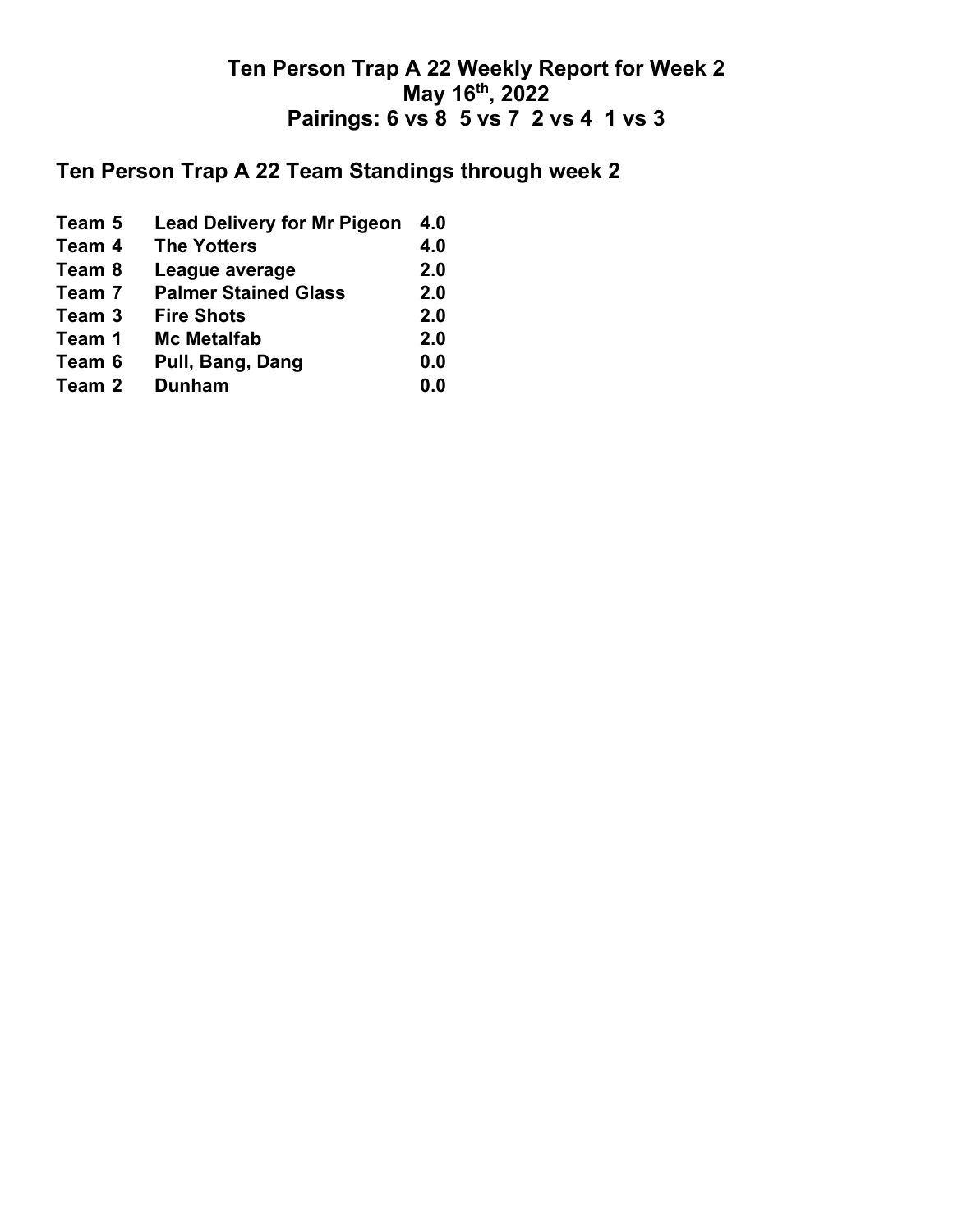# **Ten Person Trap A 22 Total Target Leaders Through Week 2**

| Shooter                 | Total | Avg   |                | <b>Rounds Straights Team</b> |                             |
|-------------------------|-------|-------|----------------|------------------------------|-----------------------------|
| Leo Brand               | 50    | 25.00 | 2              | $\overline{2}$               | Mc Metalfab                 |
| <b>Nathan Bloss</b>     | 49    | 24.50 | $\overline{2}$ | 1                            | Pull, Bang, Dang            |
| <b>Cory Greene</b>      | 49    | 24.50 | $\overline{2}$ | 1                            | Mc Metalfab                 |
| <b>Kevin Bubbers</b>    | 49    | 24.50 | $\overline{2}$ | 1                            | Lead Delivery for Mr Pigeon |
| Ed Ed                   | 48    | 24.00 | $\overline{2}$ | 1                            | <b>Palmer Stained Glass</b> |
| <b>Steve Lorr</b>       | 48    | 24.00 | $\overline{2}$ | 1                            | <b>The Yotters</b>          |
| <b>Aaron Peltier</b>    | 48    | 24.00 | $\overline{2}$ | 1                            | <b>The Yotters</b>          |
| <b>Mark Ellers</b>      | 47    | 23.50 | $\overline{2}$ | $\boldsymbol{0}$             | Mc Metalfab                 |
| <b>Wade Williams</b>    | 47    | 23.50 | $\overline{2}$ | $\boldsymbol{0}$             | Dunham                      |
| <b>Chris Bloss</b>      | 47    | 23.50 | $\overline{2}$ | $\boldsymbol{0}$             | Pull, Bang, Dang            |
| John Hegstrand          | 46    | 23.00 | $\overline{2}$ | $\boldsymbol{0}$             | Lead Delivery for Mr Pigeon |
| Paul Krzyka             | 46    | 23.00 | $\overline{2}$ | $\boldsymbol{0}$             | <b>Palmer Stained Glass</b> |
| Erin Quaranta           | 46    | 23.00 | $\overline{2}$ | $\boldsymbol{0}$             | <b>The Yotters</b>          |
| Dave West               | 46    | 23.00 | $\overline{2}$ | $\boldsymbol{0}$             | Mc Metalfab                 |
| <b>Tony Brand</b>       | 46    | 23.00 | $\overline{2}$ | $\boldsymbol{0}$             | Mc Metalfab                 |
| <b>Shawn Palmer</b>     | 46    | 23.00 | $\overline{2}$ | $\boldsymbol{0}$             | <b>Palmer Stained Glass</b> |
| <b>Lucas Sook</b>       | 45    | 22.50 | $\overline{2}$ | $\boldsymbol{0}$             | Dunham                      |
| Dave Brady              | 45    | 22.50 | $\overline{2}$ | $\boldsymbol{0}$             | Dunham                      |
| David Godwin            | 45    | 22.50 | $\overline{2}$ | $\boldsymbol{0}$             | Lead Delivery for Mr Pigeon |
| Jason Kong              | 44    | 22.00 | $\overline{2}$ | $\boldsymbol{0}$             | Dunham                      |
| <b>Derick Podratz</b>   | 44    | 22.00 | $\overline{2}$ | $\boldsymbol{0}$             | Dunham                      |
| <b>Johnathan Pratt</b>  | 44    | 22.00 | $\overline{2}$ | $\boldsymbol{0}$             | Lead Delivery for Mr Pigeon |
| <b>Dick Dick</b>        | 43    | 21.50 | $\overline{2}$ | $\boldsymbol{0}$             | <b>Palmer Stained Glass</b> |
| Austin Kapann           | 43    | 21.50 | $\overline{2}$ | 0                            | Pull, Bang, Dang            |
| <b>Jerry Mertes</b>     | 43    | 21.50 | $\overline{2}$ | 0                            | Mc Metalfab                 |
| Jason Amundsen          | 42    | 21.00 | $\overline{2}$ | $\boldsymbol{0}$             | <b>The Yotters</b>          |
| <b>Alex Bickford</b>    | 42    | 21.00 | $\overline{2}$ | $\boldsymbol{0}$             | Pull, Bang, Dang            |
| <b>Terry Raboin</b>     | 41    | 20.50 | $\overline{2}$ | $\boldsymbol{0}$             | <b>The Yotters</b>          |
| <b>Todd Lindorff</b>    | 41    | 20.50 | $\overline{2}$ | 0                            | <b>Fire Shots</b>           |
| Joe Down                | 41    | 20.50 | $\overline{2}$ | 0                            | Lead Delivery for Mr Pigeon |
| John Oyen               | 40    | 20.00 | $\overline{2}$ | 0                            | <b>The Yotters</b>          |
| <b>Tiffany Engstrom</b> | 39    | 19.50 | $\overline{2}$ | 0                            | <b>Fire Shots</b>           |
| <b>Jeff Bickford</b>    | 39    | 19.50 | $\overline{2}$ | 0                            | Pull, Bang, Dang            |
| Al Palmer               | 39    | 19.50 | $\overline{2}$ | 0                            | <b>Palmer Stained Glass</b> |
| <b>Becca Hegstrand</b>  | 39    | 19.50 | $\overline{2}$ | 0                            | Lead Delivery for Mr Pigeon |
| Mike Baumann            | 39    | 19.50 | $\overline{2}$ | 0                            | <b>Fire Shots</b>           |
| Roy Roy                 | 39    | 19.50 | $\overline{2}$ | 0                            | <b>Palmer Stained Glass</b> |
| <b>Chad Gillette</b>    | 39    | 19.50 | 2              | 0                            | Dunham                      |